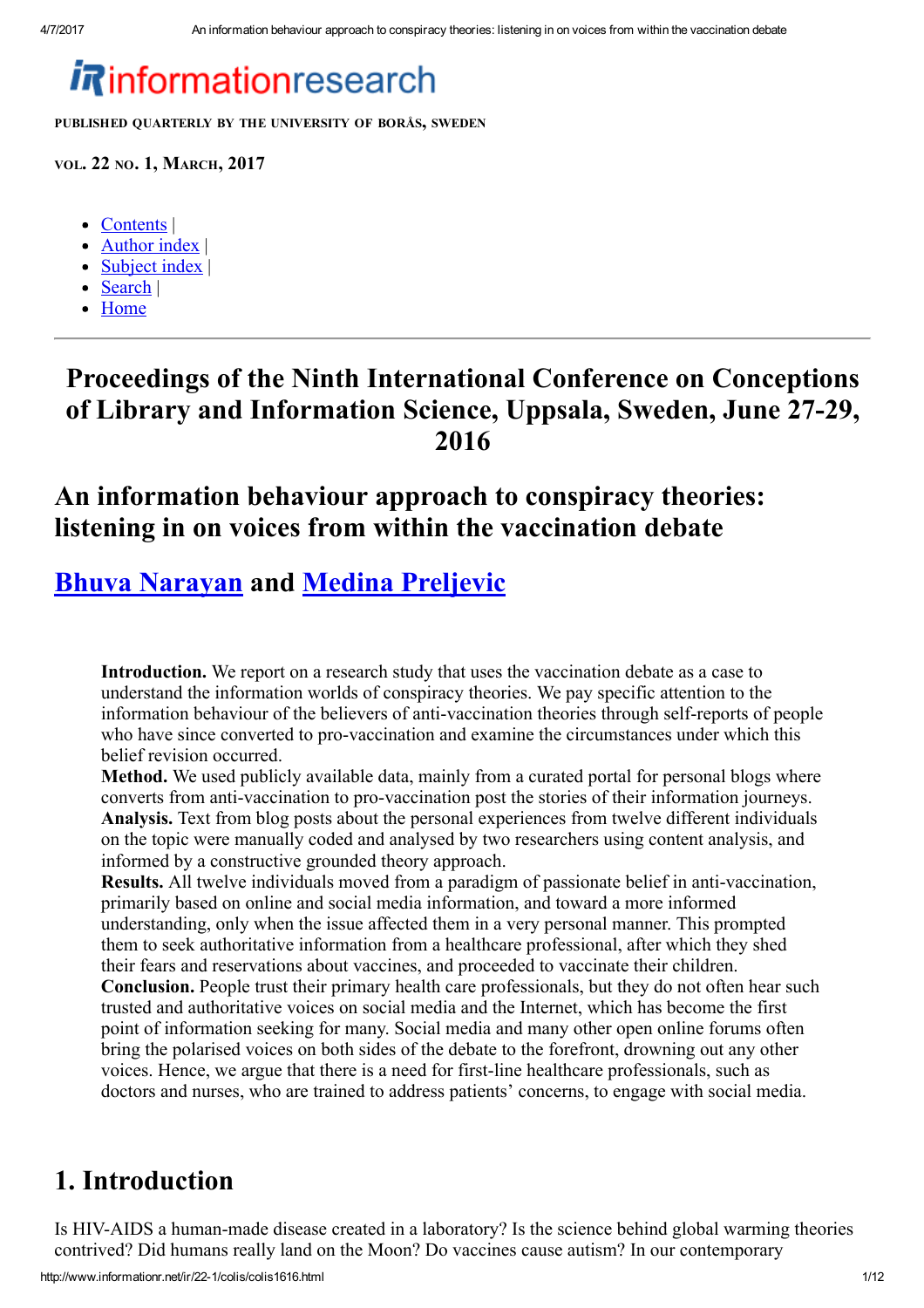4/7/2017 An information behaviour approach to conspiracy theories: listening in on voices from within the vaccination debate

information society one cannot avoid hearing about such conspiracy theories. Conspiracy theories often begin as mere gossip before they become popular interpretations of knowledge. They are then spread and replicated in various places – these places can often be described as *information grounds* (Fisher, Landry and Naumer, 2006), where people come together in certain spaces for various everyday-life purposes, and information is created as a result of this dynamic. Increasingly, these information grounds are online on social media platforms [\(Narayan,](#page-10-0) 2013), where the discussions often become quickly polarised. This is particularly so when the discussions are around conspiracy theories such as anti-vaccination.

This paper explores several questions around the issues related to conspiracy theories: what are conspiracy theories, where are they found, who believes in them, what are the information behaviour of people who believe in them, and what is the process by which a person changes their belief? We use vaccination theories as a case of a conspiracy theory and look at specific individuals who have changed their mind from antivaccination to pro-vaccination and decided to vaccinate their children. The study is based on ppublicly available data on social media, mainly through a curated portal for personal blogs where individual converts from anti-vaccination (anti-vax) to pro-vaccination (pro-vax) post their stories.

## 2. Literature review

The term conspiracy has no universal definition and its meaning is often considered self-evident (Barkun, 2003). Traditionally, the notion of conspiracy theories (or beliefs) is based on the [categorisation](#page-8-1) of *the other* and a distinction is drawn between good and evil ([Barkun,](#page-8-1) 2003). Typically, conspiracy theories revolve around an all-powerful group, or groups of people, working to achieve some malevolent end ([Barkun,](#page-8-1) 2003; Zonis and [Joseph,](#page-10-1) 1994). This is often based on three strongly-held beliefs by some that: nothing happens by accident, nothing is as it seems, and everything is connected [\(Barkun,](#page-8-1) 2003). Most early research is premised on the notion that a conspiracy theory is different, and false in account, from the factual and accepted evidence and that it is an '*unnecessary assumption of conspiracy when other explanations are more probable*' ([Aaranovich,](#page-8-2) 2009). However, recent research suggests that '*attempts to set conspiracy theories apart from other theories are flawed*' ([Pelkmans](#page-10-2) and Machold, 2011, p. 66) and that instead, there should be acknowledgment that real conspiracies do exist and hence conspiracy theories should not be evaluated in isolation from other theories [\(Pelkmans](#page-10-2) and Machold, 2011). In fact, it is suggested that conspiracy theories are merely labelled as such and that the label is a '*tool for those in control and an obstacle for those challenging the political status quo*' [\(Pelkmans](#page-10-2) and Machold, 2011, p. 77), for theories that are produced by those outside the mainstream will always remain labelled as a conspiracy theory regardless of their veracity.

Conspiracy theories appear to be prevalent in [contemporary](#page-8-1) society, particularly in pop culture (Barkun, 2003). However, to consider where conspiracy theories can be found it is essential to understand the mind-set of a conspiracist, or a person who supports a conspiracy theory. A conspiracist believes that those who are involved in conspiracy have control over the channels through which information is disseminated and that they direct the public mind through managed news ([Barkun,](#page-8-1) 2003; [Hofstadter,](#page-9-1) 1966). This managed news forms part of the mass media and by disbelieving what is told to the public, the conspiracists believe that they have avoided '*the mind control and brainwashing used to deceive the majority*' ([Barkun,](#page-8-1) 2003, p. 8). Thus, less legitimate and less regulated media sources such as tabloids and internet blogs are prominent grounds for creating and spreading conspiracy beliefs [\(Aaronvitch](#page-8-2) 2009; [Stempel](#page-10-3) et al., 2007) for they have the ability to reach a large audience in simplistic language and are a platform without '*gatekeepers who might censor the content of messages*' [\(Barkun,](#page-8-1) 2003, p. 12).

Technological advancements have occurred rapidly in recent years, particularly with the introduction of social media, which may promote the spread of conspiracy theories on sites such as Facebook (Sommers, 2011). It has also been suggested that the [participatory](#page-10-4) nature of the Web 2.0 environment is a platform for knowledge production, which may increase the production of conspiracy theories from people without authority or specialised knowledge in an area [\(König,](#page-10-5) 2012). Conspiracy theories have traditionally been considered as part of a subculture [\(Barkun,](#page-8-1) 2003) but have now shifted to mainstream concern; however, these theories are still '*disseminated through alternative media*' ([Birchall,](#page-8-3) 2001, p. 60). With social technologies that are now ubiquitous, this boundary between mainstream media and alterative media is blurry for a non-discerning user, and hence understanding where such conspiracy theories are found plays an important role for empirical research ([Swami](#page-10-6) et al. 2013; [Swami](#page-10-7) et al., 2010).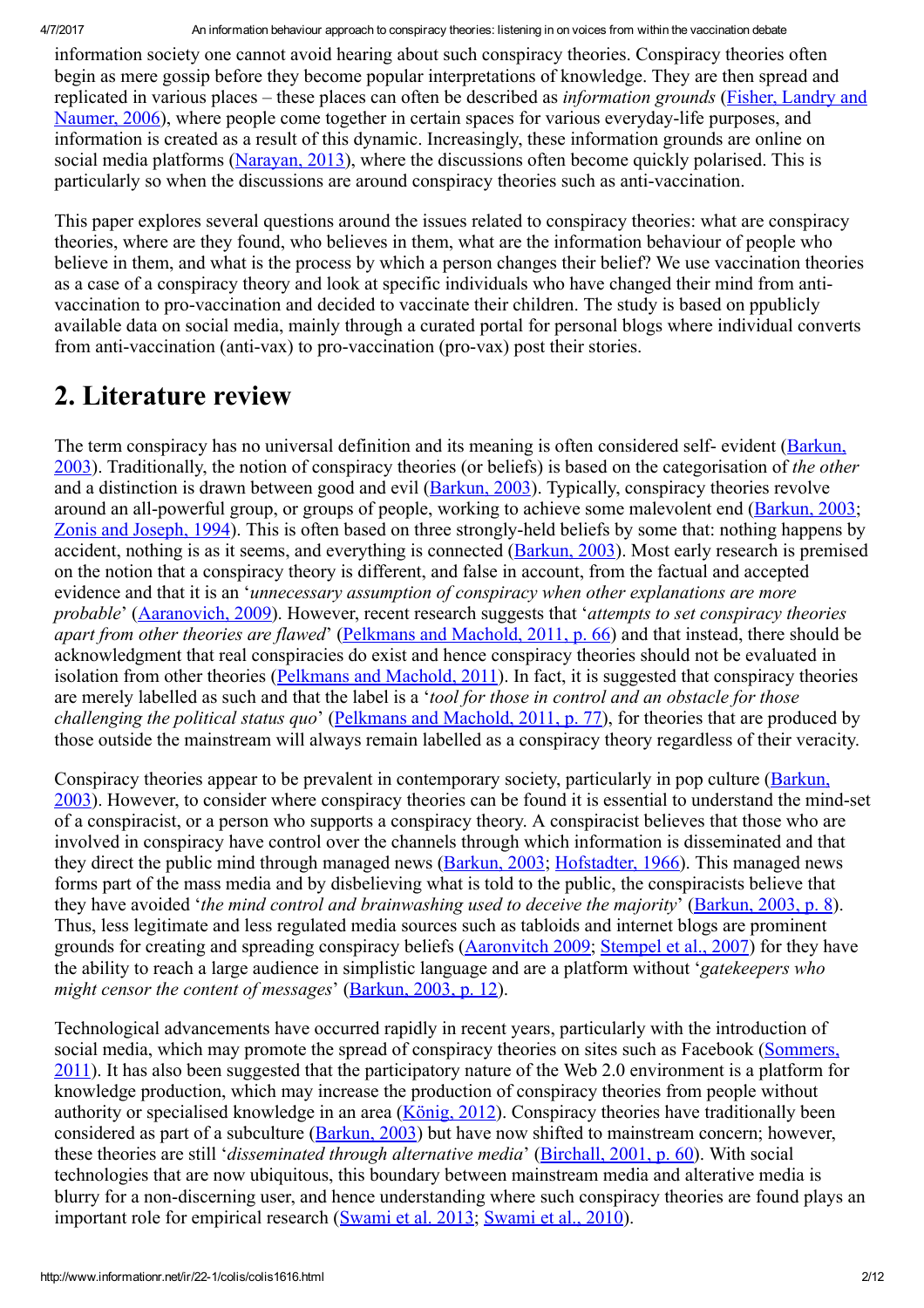Some argue there should be acknowledgment that real conspiracies do exist and hence conspiracy theories should not be evaluated in isolation from other theories [\(Pelkmans](#page-10-2) and Machold, 2011), and that we should use the same empirical methods to study them as we use to study other theories. Much of the literature on the topic is currently from psychology and cultural sociology and not from the perspective of information behaviour. Although these theories are still predicated on data, information, and knowledge, or the lack thereof, there is no examination of conspiracy theories within the information science discipline.

### 2.1 Who believes in conspiracy theories?

The question of who believes in conspiracy theories has been the subject of considerable empirical research as detailed below.

#### 2.1.1 Marginalised groups

Generally, conspiratorial thinking is found to be prevalent among members of marginalised groups (Bruder et al, 2013; [Sommers,](#page-10-4) 2011; [Stempel](#page-10-3) et al., 2007; Abalakina-Paap et al., 1999; [Crocker](#page-9-3) et al., 1999; Goertzel, 1994; [Mirowsky](#page-10-8) and Ross, 1983). Women were found to have greater tendencies for conspiratorial thinking [\(Stempel](#page-10-3) et al., 2007; [Mirowsky](#page-10-8) and Ross, 1983). However, this may be affected by age as young males comprised the majority on Facebook pages about conspiracy theories [\(Sommers,](#page-10-4) 2011). Members of ethnic minorities were also more inclined to believe in conspiracy theories [\(Bruder](#page-9-2) et al., 2013; Stempel et al., 2007; Abalakina-Paap et al., 1999; [Goertzel,](#page-9-4) 1994; [Mirowsky](#page-10-8) and Ross, 1983). Generally, members of lower socioeconomic status appear to have greater conspiratorial thinking tendencies [\(Stempel](#page-10-3) et al., 2007; [Mirowksy](#page-10-8) and Ross, 1983) and this may be due to lower levels of employment or education (Bruder et al., 2013; [Sommers,](#page-10-4) 2011; Abalakina-Paap et al., 1999; [Goertzel](#page-9-4) 1994). It was true also that the educational differences amongst participants showed that the more educated group dismissed conspiracy theories more often while the less educated embraced them [\(Stempel](#page-10-3) et al., 2007). However, Sommers ([2011](#page-10-4)) also found that the more educated members who did believe in conspiracy theories were part of the higher commitment group who not only joined a Facebook conspiracy theory page but also participated in demonstrations and in proselytising to others. This points to the need for further research.

#### 2.1.2 Powerlessness

A feeling of powerlessness in the greater social and political society is often cited as a key reason for an individual's belief in conspiracy theories [\(G](#page-10-9)rzesiak-Feldman, 2013; [Swami](#page-10-6) et al., 2013; Newheiser et al. 2011; [Swami](#page-10-7) et al., 2010; [Stempel](#page-10-3) et al., 2007; [Crocker](#page-9-3) et al., 1999; Abalakina-Paap et al., 1999; Goertzel, 1994; [Hofstadter,](#page-9-1) 1966). This feeling of powerlessness may stem from low levels of trust (Swami et al., 2010; Abalakina-Paap et al., 1999; [Crocker](#page-9-3) et al., 1999; [Goertzel](#page-9-4) 1994), insecurities and low self-esteem (Grzesiak-Feldman, 2013; [Stempel](#page-10-3) et al., 2007; Abalakina-Paap et al., 1999; [Goertzel,](#page-9-4) 1994) or general perceptions of being disadvantaged or voiceless, including the experience of power-distance (Abalakina-Paap et al., 1999; [Crocker](#page-9-3) et al., 1999; [Goertzel,](#page-9-4) 1994; [Hofstadter](#page-9-1) 1966). Powerlessness is also considered in terms of political cynicism [\(Swami](#page-10-7) et al., 2010; Abalakina-Paap et al., 1999; [Goertzel,](#page-9-4) 1994), which may stem from personally being affected by economic decline [\(Stempel](#page-10-3) et al., 2007), or feeling alienated from mainstream politics [\(Swami](#page-10-7) et al., 2010; Abalakina-Paap et al., 1999; [Goertzel,](#page-9-4) 1994). Although powerlessness and lack of control is more commonly attributed to higher conspiratorial beliefs, in recent research it was found that there was no relationship between conspiracy mentality and lack of control [\(Bruder](#page-9-2) et al., 2013). This indicates that when conducting studies on conspiracy theories a greater range of approaches may need to be considered.

#### 2.1.3 Other traits and characteristics

Belonging to a marginalised group or feeling powerless has been the common focus in a majority of empirical research; however, some have studied other traits and characteristics. The process of information seeking is dependent on the individual actually performing it and this may be influenced by their personality [\(Solomon,](#page-10-10) 2002; [Heinström,](#page-9-6) 2003). Recent research on the impact of the big five personality types agreeableness, conscientiousness, emotional stability, openness and extraversion- on belief in conspiracy theories [\(Swami](#page-10-7) et al., 2010) indicates that conspiracist ideas were negatively associated with agreeableness,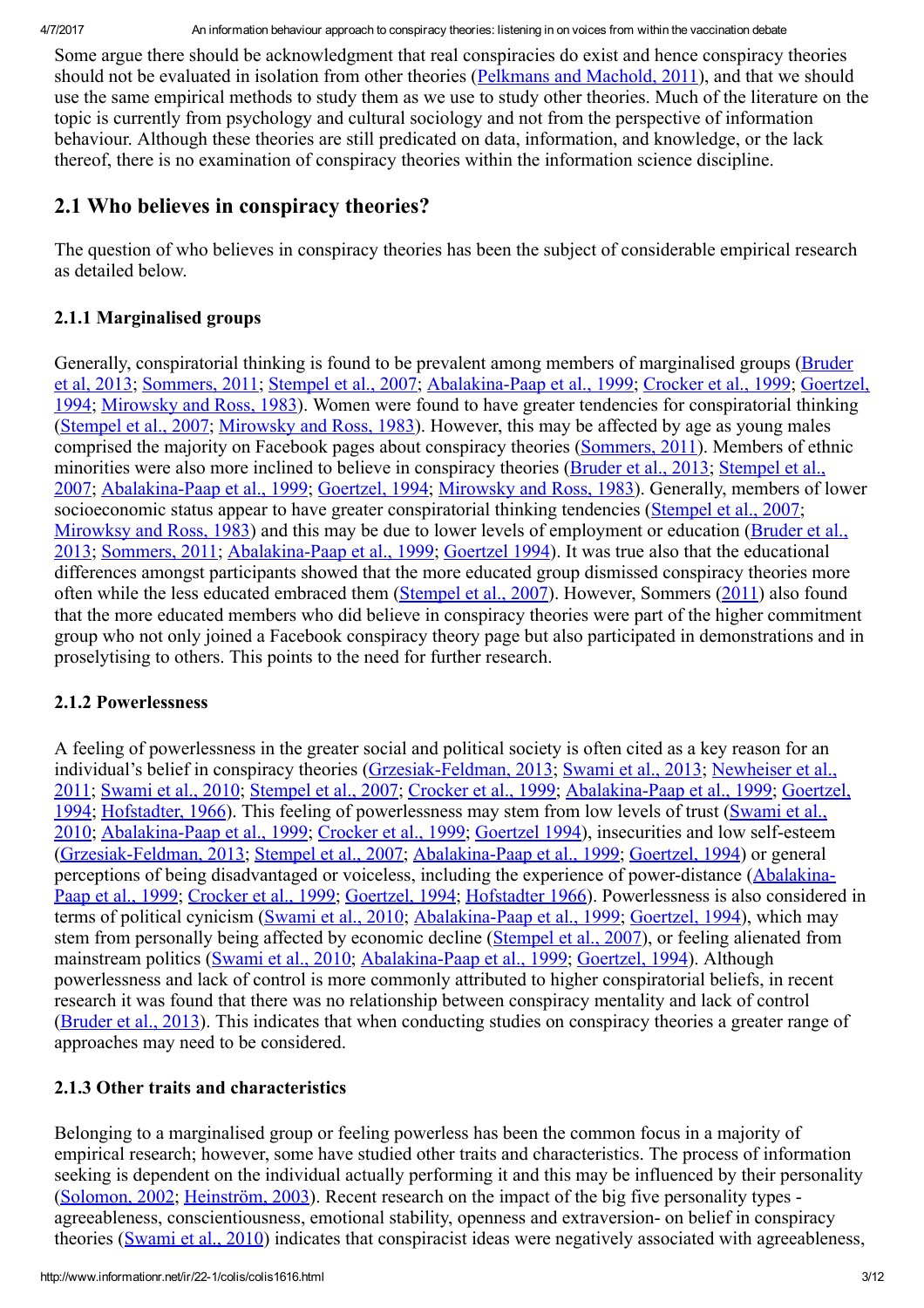4/7/2017 An information behaviour approach to conspiracy theories: listening in on voices from within the vaccination debate

but openness to experience was positively associated with general conspiracist beliefs. Another study found that those least integrated into '*mainstream social institutions and into the public discourse of the mass media*' have a tendency to believe in conspiracy theories [\(Stempel](#page-10-3) et al., 2007), including single parents.

### 2.2 Why do people believe in conspiracy theories?

The question of why people believe in conspiracy theories is an interesting area and can be distinguished from the question of who believes in conspiracy theories. Its focal point is not on the traits and characteristics of specific individuals, but rather on their motives and attempts to establish boundaries in which to analyse conspiracy theories. The key concept on which most empirical research around conspiracy theories is premised on is Hofstadter's [\(1966,](#page-9-1) p. 4) paranoid style in which the individual views the conspiratorial plot as directed 'against a nation, a culture, a way of life whose fate affects not himself alone but millions of *others*'. Other key perspectives include cultural sociology (Stempel, [Hargrove](#page-10-3) and Stempel III, 2007) and a monological belief system ([Goertzel,](#page-9-4) 1994).

### 2.2.1 Paranoid style

Hofstadter ([1966\)](#page-9-1) proposed the concept of paranoid style as a means of understanding the psychological reasoning behind beliefs in conspiracy theories. However, he uses the term paranoid in a metaphorical sense as '*no other word adequately evokes the qualities of heated aggression, suspiciousness and conspiratorial fantasy*' ([Hofstadter,](#page-9-1) 1966, p. 3-4). On the other hand, Robins and Post [\(1997](#page-10-11)) suggested that conspiracist tendencies fall on a blurred line between the clinical paranoid and the metaphorical paranoid. A key element of the paranoid style is that its spokesperson views history as a '*conspiracy, set in motion by demonic forces of almost transcendent power*' [\(Hofstadter,](#page-9-1) 1966, p. 29). Socially marginalised groups and consumers of non-mainstream media are more likely to fit into the paranoid style and believe in conspiracy theories [\(Stempel](#page-10-3) et al., 2007). Recent research also indicates that conspiratorial thinking can also result from a spirit of Enlightenment and enquiry rather than just from irrational paranoid thinking [\(König,](#page-10-5) 2012).

#### 2.2.2 Cultural sociology perspective

Unlike paranoid style, cultural sociology emphasises the rational aspects of contemporary conspiracy theories. This perspective can be linked with the changes and attitudes in defining conspiracy theories and moving away from the immediate falsehood and irrationality that have traditionally permeated conspiracy theories. Instead, the cultural sociology perspective tends to view believers of conspiracy theories as inherently cultural, and as a '*populist protest against powerful elites, often by politically engaged members of outside groups*' ([Stempel](#page-10-3) et al., 2007, p. 356).

In essence, according to the cultural sociology perspective, conspiracy theories can be understood as rational, providing meaning and insights into the dominantsubordinate relations in society, assigning clear responsibility for specific events, and as being integrated into mainstream [sociopolitical](#page-10-3) divisions (Stempel et al., 2007). Similar to the paranoid-style theory from psychology, the cultural sociology perspective expects non-legitimate media to be more associated with conspiracy theories. However, this perspective considers that less legitimate media is able to directly challenge the powerful while most legitimate media tends to dismiss conspiracy theories altogether on principle ([Stempel](#page-10-3) et al., 2007). Hence, Fenster [\(1999](#page-9-7)) emphasises that this ideology addresses real structural inequalities in society, wherein conspiracy theories provide meaning to some in explaining this inequality.

### 2.2.3 Monological belief system

Goertzel [\(1994](#page-9-4)) introduces the concept that conspiracy theories form part of a monological belief system in which each conspiratorial idea serves as evidence for other conspiratorial beliefs. This belief system enables individuals to comprehend new or threatening phenomena by providing simple explanations for complex events ([Goertzel,](#page-9-4) 1994; Zonis and [Joseph,](#page-10-1) 1994). Although some research found little support for this view (Abalakina-Paap et al., 1999), Drinkwater, Dagnall and Parker ([2012\)](#page-9-8) have shown that belief in one conspiracy theory can be predicted by strong beliefs in other conspiracy theories. Swami et al. [\(2010](#page-10-7)) found that exposure to 9/11 conspiracy theories can also subsequently increase belief in other conspiracy theories.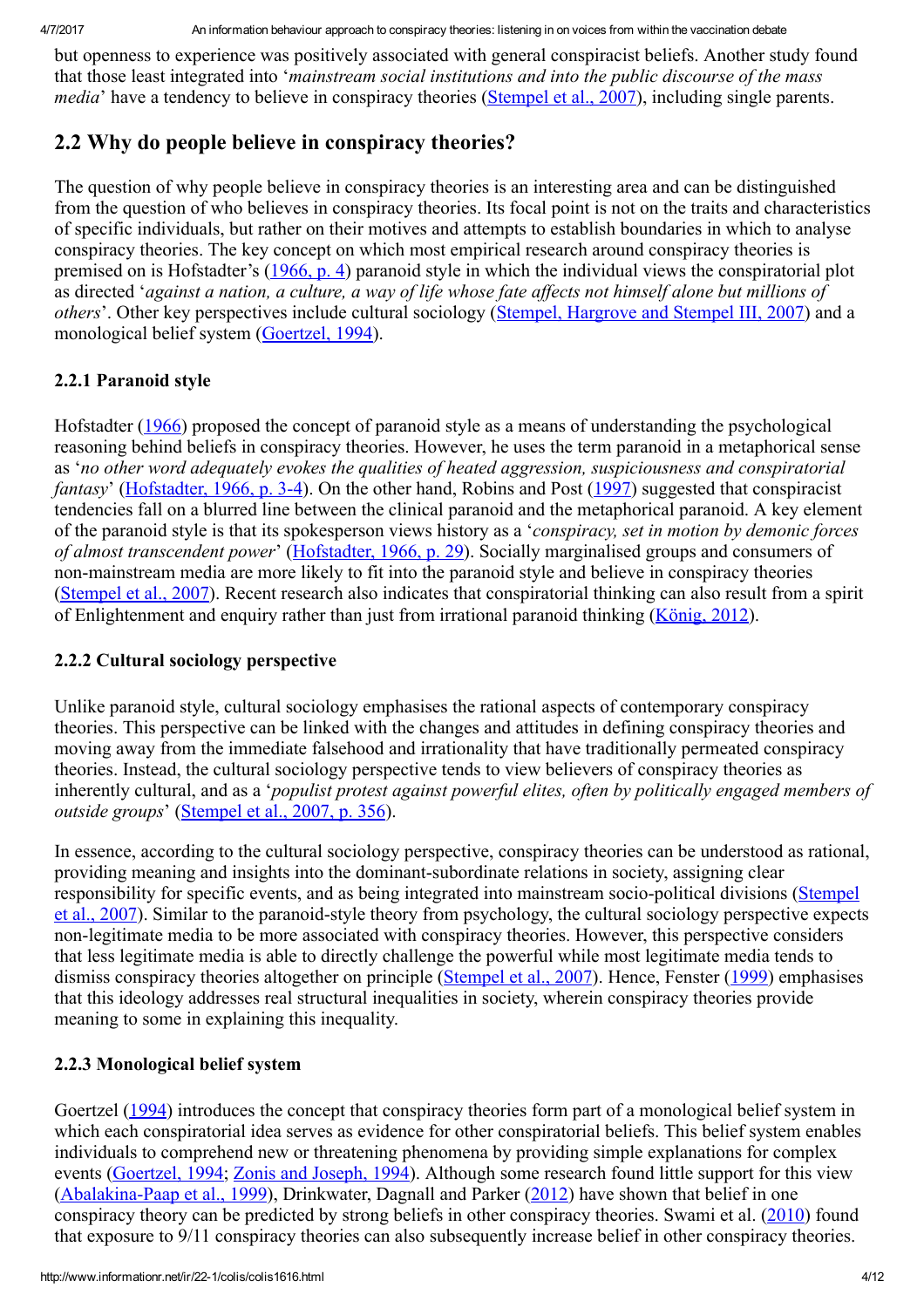### 2.3 Conspiracy theories and information behaviour

There is insufficient empirical research connecting information behaviour, conspiracy theories and the vaccination theories. Bossaller  $(2014)$  $(2014)$  provides an excellent review of the history of the anti-vaccination movement and analysed comments from readers on articles about vaccination and found an atmosphere of distrust toward government, media, scientific funding, and drug companies leading to a distrust in any information provided by them. Bossaller also confirmed previous research which found that anti-vaccination websites encourage alternative medicine, claim conventional medicine is wrong, make emotive appeals, and make ethical allegations about conspiracy, cover-up, civil liberty violations, totalitarianism, and immorality [\(Zimmerman](#page-10-12) et. al., 2005). Karlova and Fisher ([2013\)](#page-9-9) describe how '*traditional models of information behaviour seem to suggest a normative conception of information as consistently accurate, true, complete, and current, and they neglect to consider whether information might be misinformation (inaccurate information) or disinformation (deceptive information)*' (*Karlova and Fisher 2013*). Anti-vaccination sites also present themselves as cognitive authorities by presenting information from national or international affiliations, claim to promote knowledge, and appeal to the underdog in us and against doctors, health bodies, governments, and pharmaceutical companies (Davies, [Chapman](#page-9-10) and Leask, 2002).

Knowledge is that which '*resides in the user [and] happens only when human experience and insight is applied to data and information*' [\(Kelley,](#page-10-13) 2002). When a person encounters data or information about vaccination, and applies their own experience, attitudes, insights, and judgment to them, they can sometimes end up subscribing to a conspiracy theory. These theories are then spread in numerous information grounds, which are '*environment[s] temporarily created when people come together … but from whose behaviour emerges a social atmosphere that fosters the spontaneous and [serendipitous](#page-9-0) sharing of information*' (Fisher et al., 2006). Once these theories are spread, individuals interact and engage with this information through '*passive and active information seeking, and information use*' ([Wilson](#page-10-14) 2000). A 2002 study of antivaccination websites, long before the prevalence of online social media, found that there is a high probability that new parents will encounter elaborate anti-vaccination material on the World Wide Web, [and that] factual or refutational strategies alone are unlikely to counter the highly rhetorical appeals that shape these sites ([Davies](#page-9-10) et. al, 2002).

In this study we used the concepts of *selective information seeking* [\(Kastenmüller](#page-9-11) et al. 2010; Case 2012, Frey 1986) and *[information](#page-9-12) avoidance* (Narayan, Case and [Edwards,](#page-10-15) 2011; Case, Johnson, Andrews and Allard, 2005; [Jonas](#page-9-13) et al., 2001) as a lens in the analysis of the data. Often, when people make certain important decisions, they tend to prefer information that is consistent with their worldview or their predetermined choices, than information that is inconsistent with their existing choices. This phenomenon is known as selective exposure to *confirmatory information*, and it has been shown to detrimentally affect the quality of decision outcomes wherein people reject information that is dissonant with their worldview and accept information that is consonant with their worldview. This can also be conceptualised as *cognitive dissonance* and was first discussed by Festinger [\(1957](#page-9-14)). More recently Frey, Shultz- Hardt and Stahlberg [\(2013](#page-9-15)) found that such selective exposure to information was particularly prominent in homogenous groups and in groups that have a formal leader; confirmation bias operates in these groups not just in information seeking but also in the evaluation of information. They found that members of such groups, although active in information seeking, are also more self-confident and more ignorant toward the risks involved in their decisions, more so than members of heterogeneous groups. Neben [\(2015](#page-10-16)), in an analysis of the information avoidance literature, also found that there is evidence to suggest that '*decision-relevant but incongruent information paradoxically leads to a higher exposure but a decreased absorption and use*' ([Neben](#page-10-16) 2015).

Several information-seeking studies have established that people look for and acquire information in order to reduce uncertainty or make sense of their world, thus engaging in sensemaking [\(Wilson](#page-10-17) et. al., 1999; [Kuhlthau,](#page-10-18) 1993; [Dervin,](#page-9-16) 1992;). Religion, money, health, relationships and family are areas where people indulge most in information behaviour such as selective information seeking and information avoidance, for they are important aspects of most people's lives where they need a concrete sense of stability and continuity through a *denial* of uncertainty and toward a sense of determinism (Narayan, Case and [Edwards,](#page-10-15) 2011).

A technological factor that has the potential to affect information seeking is what Pariser [\(2011](#page-10-19)) termed the filter bubble wherein online users of information '*become separated from information that disagrees with their viewpoints, ef ectively isolating them in their own cultural or ideological bubbles…* [and where] *users get less exposure to conflicting viewpoints and are isolated intellectually in their own informational bubble*'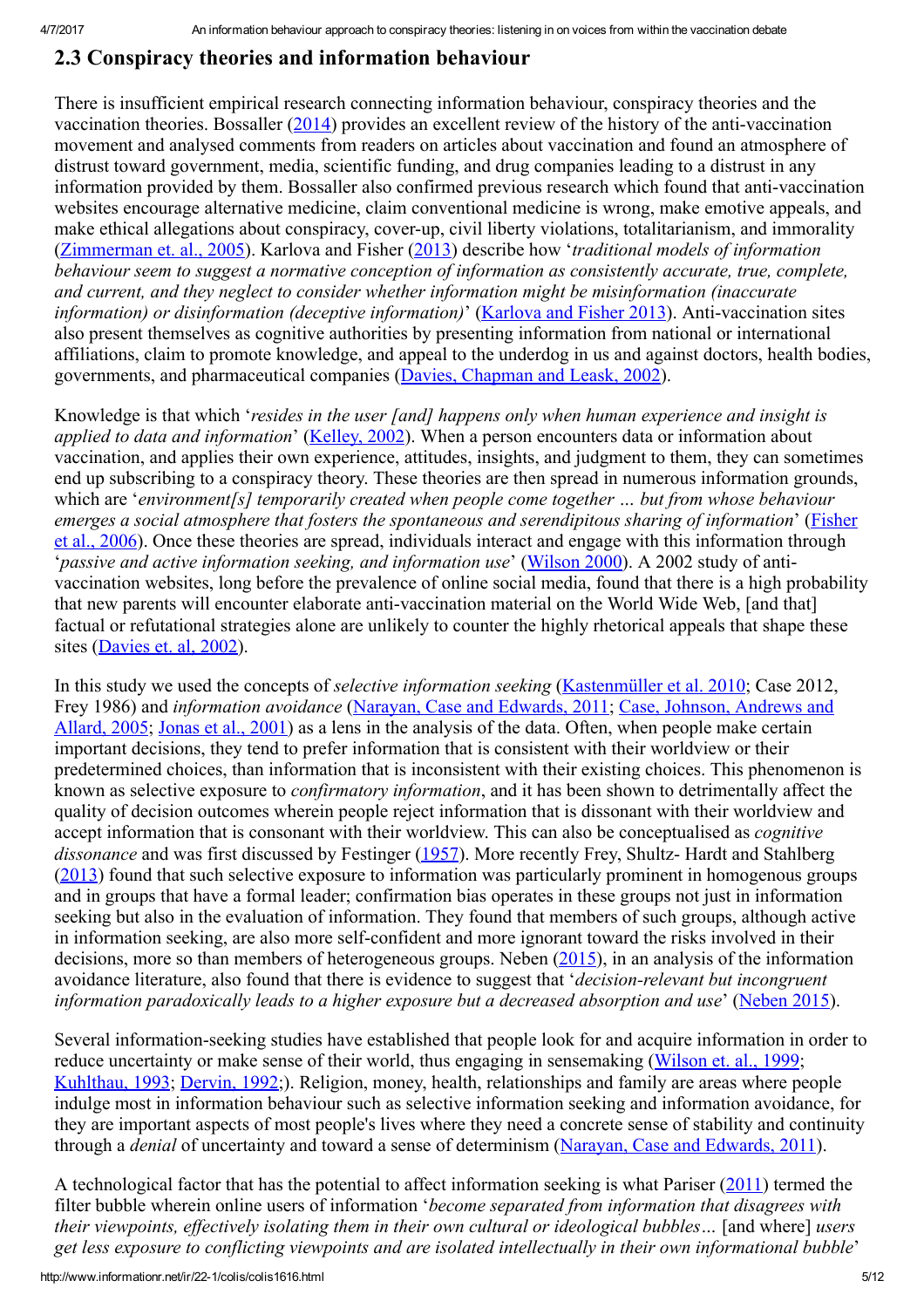[\(Pariser](#page-10-19) 2011). In summary, the literature points to a need for consideration of the impact of technological advancements and change in society's beliefs and values, especially in regard to conspiracy theories such as the ones the anti-vaccination movement is based on. In particular, the impact of social media as an online information ground for conspiracy theories has not been researched, and this is an avenue with strong implications for the way in which the information around conspiracy theories are created, shared, and interacted with.

## 3. Research design

The main aim of this study was to consider conspiracy theories from the perspective of information behaviour. This focus on vaccination theories was prompted by the research of Pelkmans and Machold [\(2011\)](#page-10-2) who acknowledge that conspiracy theories should not automatically be labelled as false and should not be evaluated in isolation from other theories. We do not, however, consider the validity of any antivaccination theories. We consider anti-vaccination theories in the scope of information behaviour to analyse the information behaviour of individuals at particular moments in time when they revise their beliefs (the conversion moment). We consider those individuals who, after having subscribed to anti-vaccination theories in the past, lose their belief and begin to subscribe to pro-vaccination theories.

To understand the different theories regarding vaccinations we began by searching for keywords and hashtags, individually and in various combinations, such as anti-vax, anti-vaccination, pro-vax, provaccination, vaccination, and conspiracy on Twitter. We then followed the links posted and linked-to most often and uncovered several influential blog posts. From these blog posts, we chose to study a web log that represented a unique point of view. This weblog is a cooperative blog hosted on a parent-support website where each post is written by a different person sharing their experience about having believed in antivaccination (anti-vax) theories and then converting to pro-vaccination (pro-vax) theories. Thus, the web log presents both sides of the vaccination theories. Guided by Charmaz's [\(2006](#page-9-17)) constructivist grounded theory approach, we examined and coded each blog manually and noted the patterns that emerged in an excel spreadsheet. We then mapped the coded content to theories from the literature, including the information behaviour literature.

## 4. Research Questions

The research questions for the investigation were:

- What is the process through which a person begins to believe in anti-vaccination theories?
- At what point does a person change their belief in anti-vaccination theories and decide to vaccinate?

## 5. Findings

We analysed twelve blogs focused on belief revision by twelve different people on one website dedicated to the anti-vaccination debate. The blogs were self-reports by people whose personal experience spanned both sides of the vaccination debate. Blogs that were written by doctors or blogs with general advice etc. were excluded. Each blog post varied in lengths from 500-1000 words. To provide contextual understanding, we present the demographics of the bloggers. The bloggers were mainly women, mostly mothers of young children who were focused on natural health, homeopathy, home-births, natural parenting, cloth diapers and natural medicine. There was one nurse and one male without children but we included them in our results as the reasoning and justifications for their beliefs intersected greatly with those of the mothers. Names used in this paper are not real names or the names used on the blogs, and individuals' quotes have been paraphrased to protect them from any publicity arising from this paper.

### 5.1 Becoming anti-vaccination: a sense of belonging through belief

Our findings indicate that the primary source of information and data on anti-vaccination theories were found on online social media, specifically Facebook groups, web blogs, parenting forums, and online mothers' groups, all found by the individuals through Google searching. These online forums fostered a sense of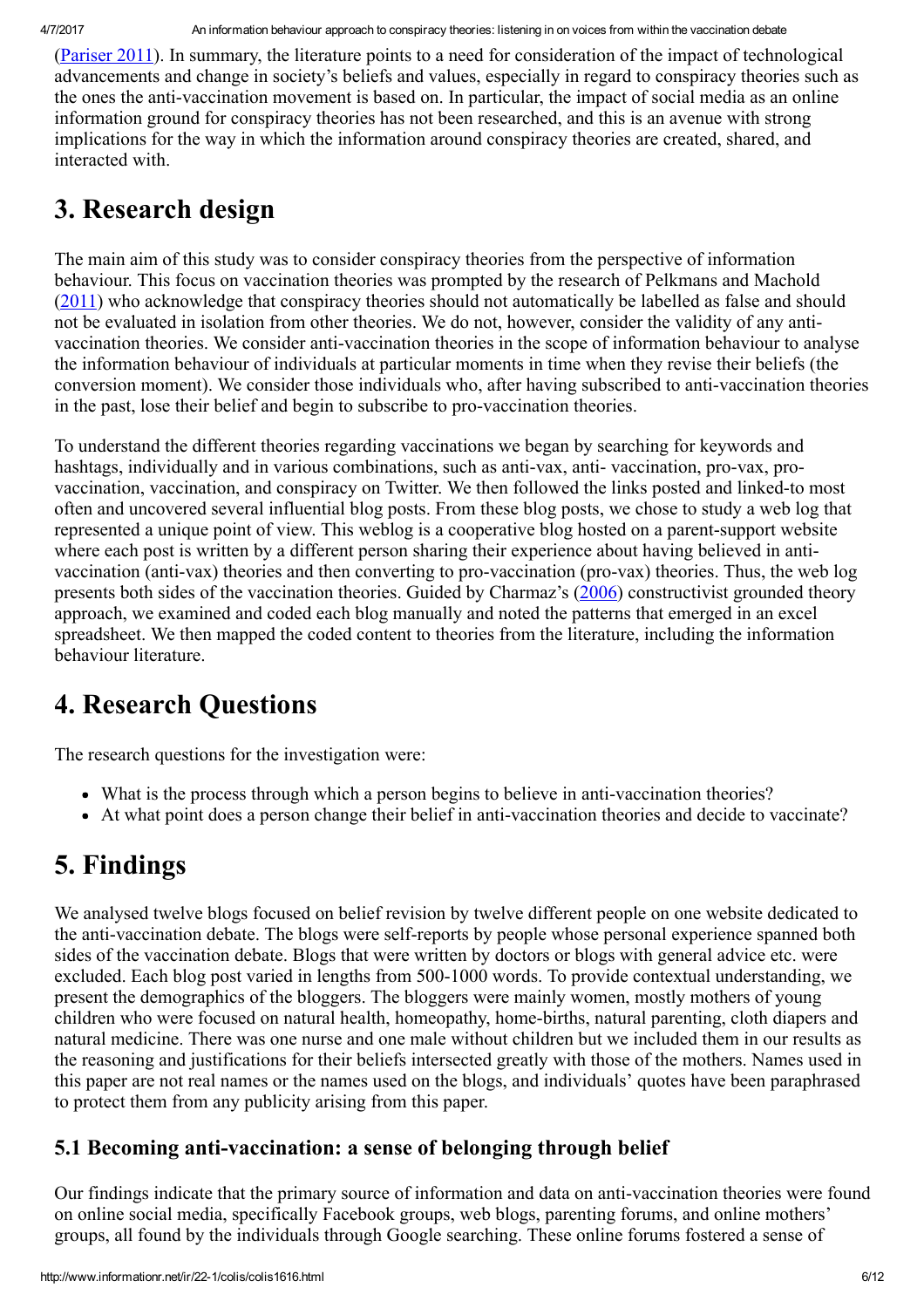4/7/2017 An information behaviour approach to conspiracy theories: listening in on voices from within the vaccination debate

community amongst the individuals, making them feel proud to have a sense of unity with other individuals who shared similar views. Eva felt a strong urge to be separated from popular and mainstream views on vaccinations. She felt a desire to be part of a small group of people who she believed knew the veracity of the information about vaccinations and had evidence of the harm they inflict.

Anna tried to immerse herself in the universe of this information and supporting evidence, while Betsy felt as if she was part of an exclusive and enlightened group with privileged information. Clarice said that she was shocked by the information she found about vaccinations, and though she admitted she did not understand what she was reading, she thought it was scary and so decided not to investigate further, and quickly made the decision not to vaccinate her children. Fiona indicated that she was distrustful of information from the various key stakeholders, such as the pharmaceutical industries, the government, and people general.

The mothers indicated they initially wanted to protect their children from harm so it was easy to believe the anti-vaccination information as they are premised on the harm vaccines do to children. Hayley admitted that her fears arose from a mixture of maternal instincts and youthful ignorance. Similarly, Elise described that her experience in being involved in the anti-vaccination theories stemmed from optimism combined with stubbornness and inexperienced youth. A strong sense of belonging to an exclusive and enlightened group was present through all of their narratives.

The one male blogger Declan indicated that he felt the government is capable of lying to its citizens indeed as evident from true conspiracies and therefore felt that anti-vaccination theories might not be too farfetched. The nurse Luna, also believed in anti-vaccination theories, largely as a flow-on effect from being involved in a community of people who do not vaccinate.

All of the bloggers wrote about previously engaging with vaccination information on a selective basis based on preconceived biases and personal conviction that fit in with their existing worldview, such as not trusting government websites and scientific sources. This information then prompted the individuals to question the need for vaccinating their children, either stopping entirely or limiting the amount of vaccinations.

### 5.2 Back to vaccination: from belief to relief

Our study considered the particular moment or event that triggered an individual to change their beliefs and switch from anti-vaccination to pro-vaccination. At the beginning of the conversion process, the majority of individuals indicated being in a state of what we recognise as '*cognitive dissonance*' ([Festinger,](#page-9-14) 1957), of being confronted and presented with information they either did not necessarily agree with or by being given information that directly conflicted with their worldview and beliefs.

Diane indicated that her belief revision process began when she was having doubts about some other information her anti-vaccination theorist friends believed in, such as AIDS denialism. This moment of doubt was confronting for her and made her question the information on anti-vaccination theories; she wondered why she believed the antivaccination theory if she doubted her friend's other theories. This triggered her to re-visit the vaccination theories with a new perspective and a scientific mind-set.

Gayle says that when she encountered a hospital full of children with whooping cough, she was quick to vaccinate her children in response. This innate and intuitive reaction made her question whether she was incorrect about other vaccinations. This initiated a process of information seeking which motivated her to seek evidence-based information

Declan began noticing and questioning the high cost of natural medicine, essential oils, alternative therapies, and homeopathy in light of his previous assumptions about Big Pharma. This made him reconsider certain vaccination theories premised on his ideas about the profit that pharmaceutical industries make by encouraging vaccinations. This moment prompted his further search for scientific information. Luna's trigger moment was when she wanted to write a thesis supporting the anti-vaccination movement but was unable to find any hard evidence, despite looking at a huge amount of information resources.

All the mothers wrote about their children contracting measles or being diagnosed with autism, despite their belief that not vaccinating their children will avoid this occurring. These particular moments in their life acted as the prompt for the mothers to revisit the information circulated by anti-vaccination theorists with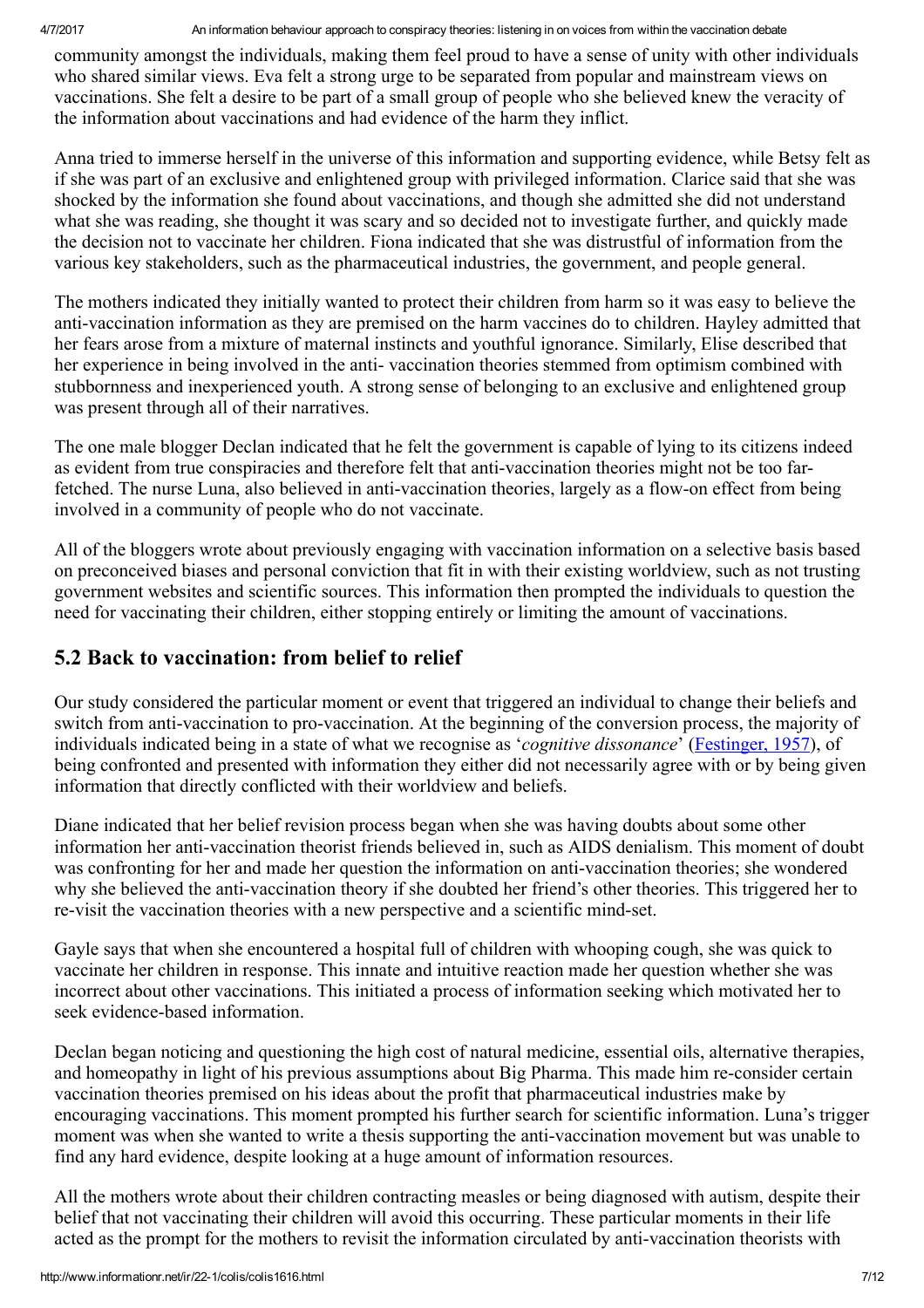scepticism and instead do more research on the evidence and information on vaccines. These narratives revealed that people often changed their mind when a small seed of doubt or uncertainty was introduced in their mind due to various circumstances that related to their own immediate safety and wellbeing or those of their children.

### 5.3 The turn: being ostracised from their online communities

Individuals reported that after leaving the anti-vaccination movement and becoming pro-vaccination, they faced harsh consequences, such as having to leave their online communities, losing friends and gaining enemies, being removed from Facebook groups and blocked by people, and receiving backlash from individuals within those communities who accused them of being brainwashed by the establishment. Many described the anti-vaccination community as being cult-like.

After their belief revision or in the process of it, all individuals admitted to re-researching the theories from an alternative perspective that was free from the preconceived ideas they had about vaccinations. They revisited their pre-existing conceptions and distrust of government websites and conducted searches on these websites. The individuals tried to understand more about science and even the peer review process. All individuals sought help from their medical practitioners to help explain vaccination information or to understand why certain websites lacked credibility.

## 6. Discussion

The primary source of vaccination information for everyone we studied was found online and especially through social media, which confirms the view that less legitimate and less regulated media is a common ground for spreading conspiracy theories [\(Aaronvitch,](#page-8-3) 2009; [Stempel](#page-10-3) et al., 2007; [Barkun,](#page-8-1) 2003; Birchall 2001). This shows that individuals often seek the information that can be obtained with the least amount of effort, thus also confirming Zipf's law or principle of least effort (as cited in [Case,](#page-9-18) 2005). Social media and the Internet were the main source for these individuals both in their anti-vax phase and their pro-vax phase. In the anti-vax phase, they selectively exposed themselves to information that supported their preconclusions, consciously avoiding evidence-based health literature, which required a cognitive effort to engage with. Their eventual pursuit of evidence and research literature helped them change their mind to provax, but even this was done via social media and the Internet. This raises implications for theories [surrounding](#page-10-15) selective exposure to information (Case 2012) as well as information avoidance (Narayan, Case and Edwards, 2011; Case, Johnson, [Andrews](#page-9-12) and Allard, 2005; [Jonas](#page-9-13) et al., 2001).

Some theories surrounding vaccinations stem from the idea of Big Pharma generating money from vaccinations and therefore individuals were distrustful of government and scientific websites; this fits within the cultural sociology view of understanding why people believe in conspiracy theories. In essence, antivaccination sentiments are seen as a 'protest against powerful elites' [Stempel](#page-10-3) et al., 2007, p. 356). This also fits in with small worlds, or the *life in the round* theory, proposed by Elfreda Chatman [\(1999](#page-9-19)), as the antivaccination world is also a *small world* or a closed community where private opinion gives way to a shared reality and accompanying information-seeking behaviour. Here, social norms established by members determine the importance or triviality of a piece of information; as such, information that affects members in an immediate way - such as illness, gain importance, and information from outside of this *small world* loses credibility. Such a *life in the round* also disfavours information seeking behaviour, as there is no need to search for outside information [\(Chatman](#page-9-19) 1999).

Pariser ([2011\)](#page-10-19) indicates that Internet filters, such as those on Google and Facebook, also analyse the content you engage with online to create a '*universe of information for each of us*'. This too has extraordinary implications for how individuals find information and whether there is an intended process of selective exposure built into how we browse online, or whether this is a mere consequence of the nature of the Internet. In this model, a person who expresses interest in anti-vaccination theory will be programmatically presented by many more such theories, whether or not they look for it. In many ways, rather than the person engaging in information avoidance about anything that might convince them to change their beliefs, now the person simply cannot avoid information about anti-vaccination.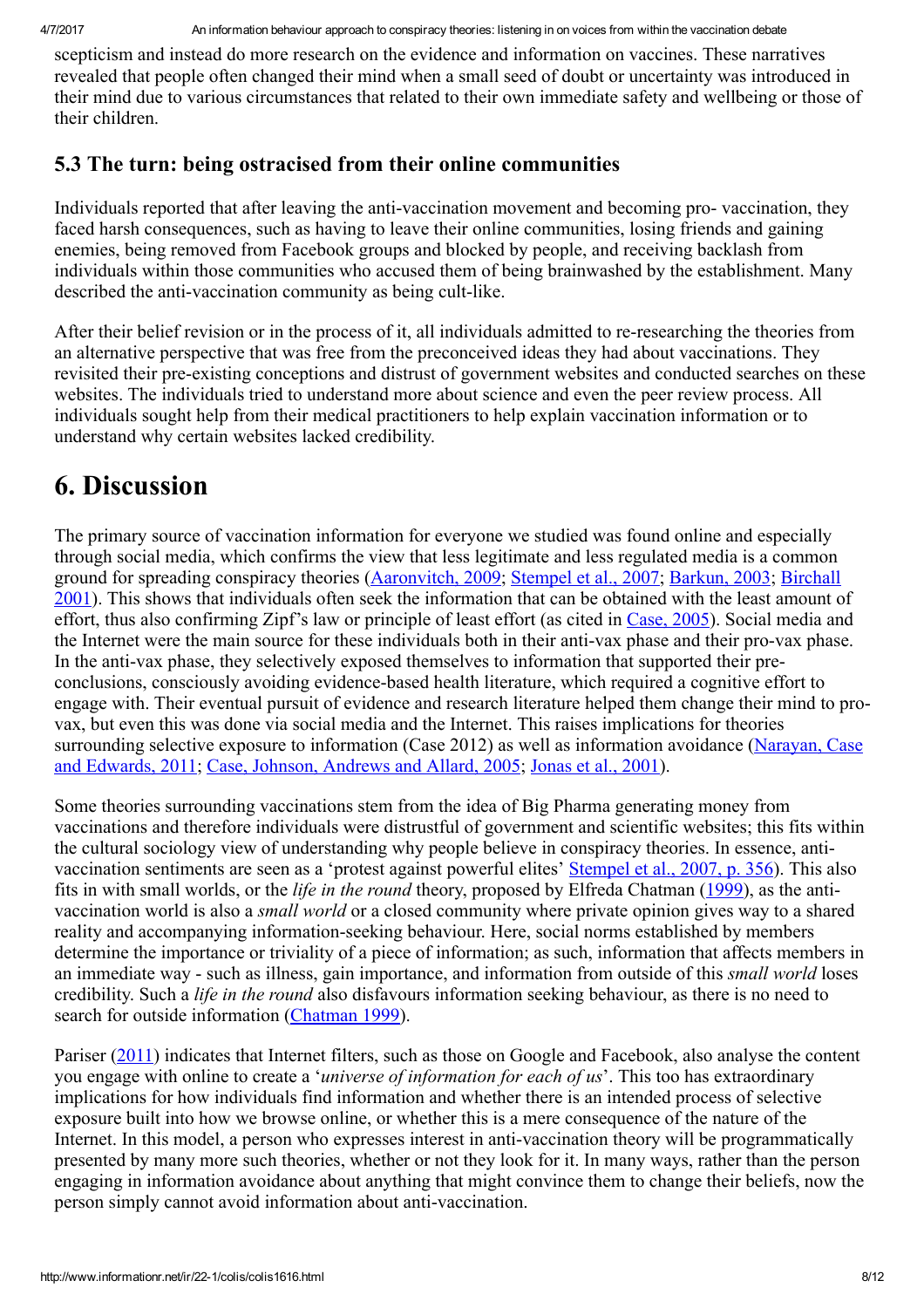A key implication also arises from the fact that the scientific information regarding vaccinations can be difficult to read, understand, and disseminate, triggering a very steep sensemaking process ([Dervin](#page-9-16) 1992) which causes people to simply place their trust on information gatekeepers instead. This is often the case in online communities, where people struggle to understand this difficult information overload without the help of trusted medical practitioners to help them understand the information.

## 7. Conclusion

This study was conducted with publicly available data on social media, mainly through a curated portal for personal blogs where individual converts from anti-vaccination (anti-vax) to pro-vaccination (pro-vax) posted their stories. Data was analysed using content analysis informed by a constructive grounded theory [\(Charmaz,](#page-9-17) 2006) approach. Results indicate that the following play a part in their information behaviour: Internet and social media, along with selective information seeking, distrust of authority, cognitive dissonance or the tendency to seek consistency among their cognitions (beliefs and opinions), sense making, information avoidance, and the concept of *life in the round* ([Chatman,](#page-9-19) 1999). We found that belief revision occurred when individuals were confronted with conflicting information that triggered a fact-finding mission, or after a personal experience with vaccine-unrelated autism or measles in one of their children. Each trigger event caused individuals to reexamine their beliefs and seek out a health professional for advice rather than just rely on online sources or social media alone for understanding the issues. This points to the fact that people do trust their primary health care professionals who are trained to engage with parents' concerns, but we do not often hear their voices on social media as often as we hear the polarised voices, be they scientists who summarily dismiss alternate theories, or conspiracy theorists who summarily dismiss scientific evidence. Online platforms have indeed become online information grounds for individuals [\(Narayan,](#page-10-0) 2013), and hence, we argue that there is a need for doctors, nurses, and medical practitioners to engage with social media. The lack of such an online presence from health practitioners means that individuals seeking to make sense of the debate, especially online, do not hear the voices of key stakeholders in the anti-vaccination debates.

Going forward, further research using social network analysis of the tags and handles related to antivaccination theories on a social networking site like Twitter could reveal patterns related to concepts such as influencers, propagators, triggers, trust, and also sources of information, misinformation, and disinformation.

## <span id="page-8-0"></span>About the authors

Bhuva Narayan is a Senior Lecturer and Course Coordinator in the Information and Knowledge Management Program at the University of Technology Sydney (UTS), Australia. She has an MLIS from the iSchool at the University of Pittsburgh and a PhD from the Queensland University of Technology, Australia. Her research interests are in Information Behaviours, Human Learning, Design Thinking, Digital Social Media, and in Social Justice issues. She can be reached at [bhuva.narayan@uts.edu.au](mailto:bhuva.narayan@uts.edu.au)

Medina Preljevic is a current student in the Bachelor of Communication degree at the University of Technology Sydney (UTS), Australia, where she is majoring in Information Studies, alongside a Bachelor of Laws. She can be reached at medina.prelievic@uts.edu.au

## **References**

- <span id="page-8-2"></span>Aaronovitch, D. (2009). Voodoo Histories: The Role of the Conspiracy Theory in Shaping Modern History. London: Jonathan Cape.
- <span id="page-8-4"></span>• Abalakina-Paap, M., Stephan, W.G., Craig, T. & Gregory, W.L. (1999). Beliefs in Conspiracies. Political Psychology,  $20(3)$ , 637-647.
- <span id="page-8-1"></span>Barkun, M. (2003). A Culture of Conspiracy: Apocalyptic Vision in Contemporary America. Berkeley: California Press.
- <span id="page-8-3"></span>Birchall, C. (2001). Conspiracy theories and academic discourses: the necessary possibility of popular (over)interpretation. Continuum: Journal of Media & Cultural Studies, 15(1), 67 76.
- <span id="page-8-5"></span>Bossaller, J. S. (2014). Evidence, Not Authority: Reconsidering Presentation of Science for Difficult Decisions. Reference and User Services Quarterly, 53(3), 232-241.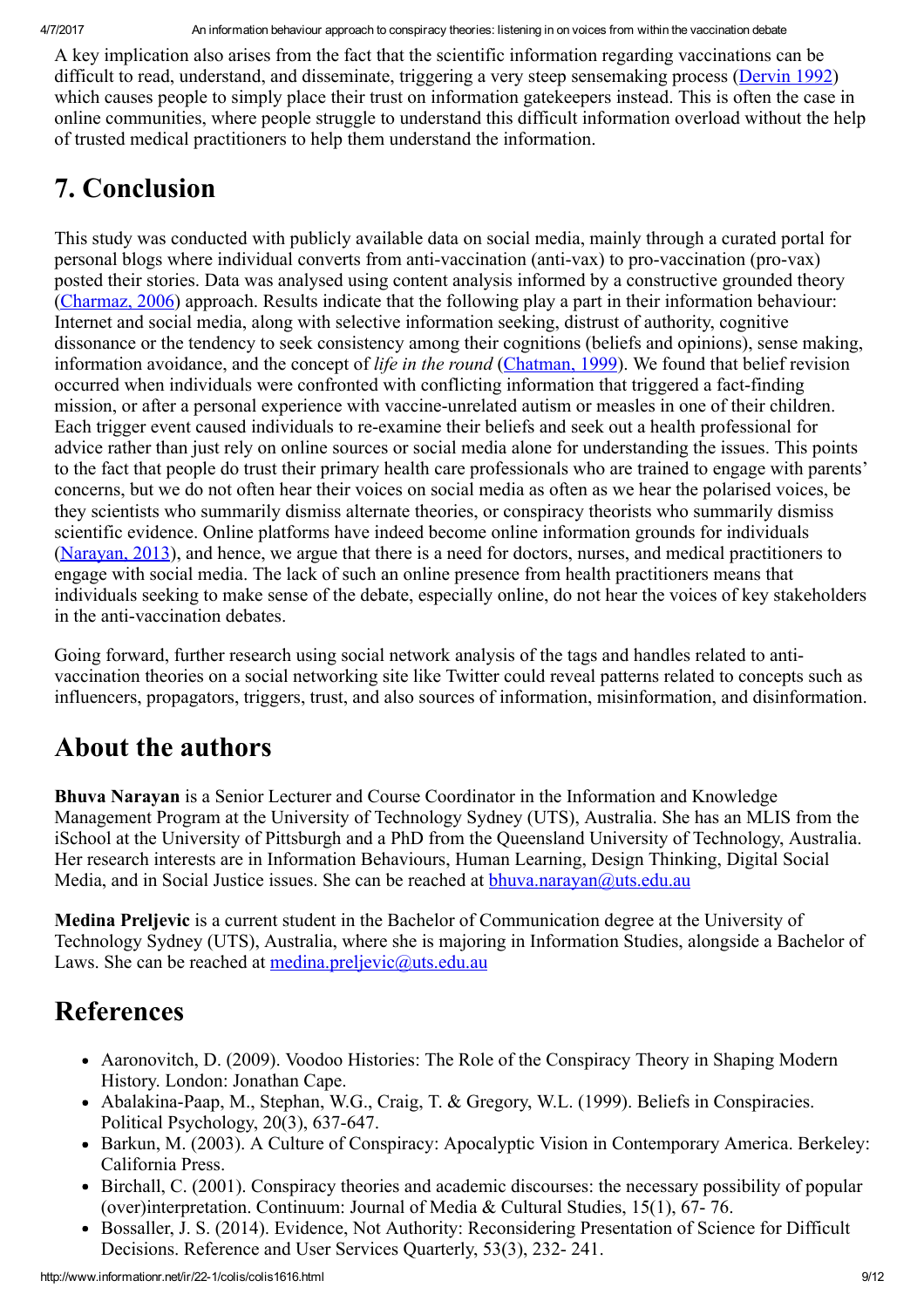- <span id="page-9-2"></span>Bruder, M., Haffke, P., Neave, N., Nouripanah, N. & Imhoff, R. (2013). Measuring individual differences in generic beliefs in conspiracy theories across cultures: conspiracy mentality questionnaire. Frontiers in Psychology, 4(225), 1-15. Retrieved from http://journal.frontiersin.org/article/10.3389/fpsyg.2013.00225/full (Archived by WebCite® at [http://www.webcitation.org/6k9JArf1r\)](http://www.webcitation.org/6k9JArf1r).
- Case, D. O. (2002). Looking for Information: A Survey of Research on Information Seeking, Needs, and Behavior. California: Emerald Publishers.
- <span id="page-9-18"></span>Case, D. O. (2005). Principle of Least Effort, in Fisher, K. E., Erdelez, S., & McKechnie, L. (2005). Theories of Information Behavior. New Jersey: Published for the American Society for Information Science and Technology by Information Today.
- <span id="page-9-12"></span>• Case D.O., Andrews J.E., Johnson J.D., Allard S.L. (2005). Avoiding versus seeking: the relationship of information seeking to avoidance, blunting, coping, dissonance, and related concepts. Journal of the Medical Library Association, 93(3), 353–362. Retrieved from http://www.ncbi.nlm.nih.gov/pmc/articles/PMC1175801/ (Archived by WebCite® at [http://www.webcitation.org/6k9KAgntn\)](http://www.webcitation.org/6k9KAgntn).
- <span id="page-9-17"></span>• Charmaz, K. (2006). Constructing grounded theory: A practical guide through qualitative analysis. Thousand Oaks: Sage Publications.
- <span id="page-9-19"></span>Chatman, E. (1999). A Theory of Life in the Round. Journal of the American Society for Information Science and Technology 50(3), 207–217.
- <span id="page-9-3"></span>Crocker, J., Luhtanen, R., Broadnax, S. & Blaine, B.E. (1999). Belief in US government conspiracies against Blacks among Black and White college students: powerlessness or system blame? Personality and Social Psychology Bulletin, 25, 941-953.
- <span id="page-9-10"></span>Davies P, Chapman S, Leask J. (2002). Antivaccination activists on the World Wide Web. Archives of the Diseases of Childhood,  $87(1)$ ,  $22-25$ . Retrieved from http://adc.bmj.com/content/87/1/22.full.pdf+html (Archived by WebCite® at <http://www.webcitation.org/6k9KsbW5Y>).
- <span id="page-9-16"></span> $\bullet$  Dervin, B. (1992). From the mind's eye of the user: The sense-making qualitative-quantitative methodology. In J. Glazier & R. Powell (Eds.), Qualitative research in information management (61 84). Englewood: Libraries Unlimited.
- <span id="page-9-8"></span>Drinkwater, K., Dagnall, N. & Parker, A. (2012). Reality testing, conspiracy theories, and paranormal beliefs. Journal of Parapsychology,  $76(1)$ ,  $57-77$ .
- <span id="page-9-7"></span>• Fenster, M. (1999). Conspiracy theories: Secrecy and power in American culture. Minneapolis: University of Minnesota Press.
- <span id="page-9-14"></span>Festinger, L. (1957). A theory of cognitive dissonance. California: Stanford University Press.
- <span id="page-9-0"></span>Fisher, K.E., Landry, C.F. & Naumer, C. (2006). Social spaces, casual interactions, meaningful exchanges: 'information ground' characteristics based on the college student experience. Information Research, 12(2), paper 291. Retrieved from http://www.informationr.net/ir/122/paper291.html (Archived by WebCite® at <http://www.webcitation.org/6k9MIR3WZ>).
- <span id="page-9-15"></span>Frey, D., Shulz-Hardt, S., & Stahlberg, D. (2013). Information seeking among individuals and groups and possible consequences for decision making in business and politics. In Witte, E.H., & Davis, J.H., (Ed.), Understanding Group Behavior, Volume 1: Consensual Action By Small Groups, 1, 211-225.
- <span id="page-9-4"></span>Goertzel, T. (1994). Belief in conspiracy theories. Political Psychology, 15, 731-42.
- <span id="page-9-5"></span>Grzesiak-Feldman, M. (2013). The effect of high-anxiety situations on conspiracy thinking. Current Psychology, 32(1), 100-118.
- <span id="page-9-6"></span>• Heinström, J. (2003). Five personality dimensions and their influence on information behaviour. Information Research, 9(1), paper 165. Retrieved from http://www.informationr.net/ir/9 1/paper165.html (Archived by WebCite® at [http://www.webcitation.org/6k9NGVv9E\)](http://www.webcitation.org/6k9NGVv9E).
- <span id="page-9-1"></span>• Hofstadter, R. (1966). The Paranoid Style in American Politics and Other Essays. London: Jonathan Cape.
- <span id="page-9-13"></span>• Jonas, E., Schulz-Hardt, S., Frey, D., & Thelen, N. (2001). Confirmation bias in sequential information search after preliminary decisions: An expansion of dissonance theoretical research on selective exposure to information, Journal of Personality and Social Psychology (80:4), pp. 557-571.
- <span id="page-9-9"></span>• Karlova, N.A. & Fisher, K.E. (2013). A social diffusion model of misinformation and disinformation for understanding human information behaviour Information Research, 18(1) paper 573. [Available at http://InformationR.net/ir/18-1/paper573.html]
- <span id="page-9-11"></span>• Kastenmüller, A, Greitemeyer, T., Jonas, E., Fischer, P. & Frey, D. (2010), Selective exposure: The impact of collectivism and individualism. British Journal of Social Psychology, 49: 745–763. doi:10.1348/014466609X478988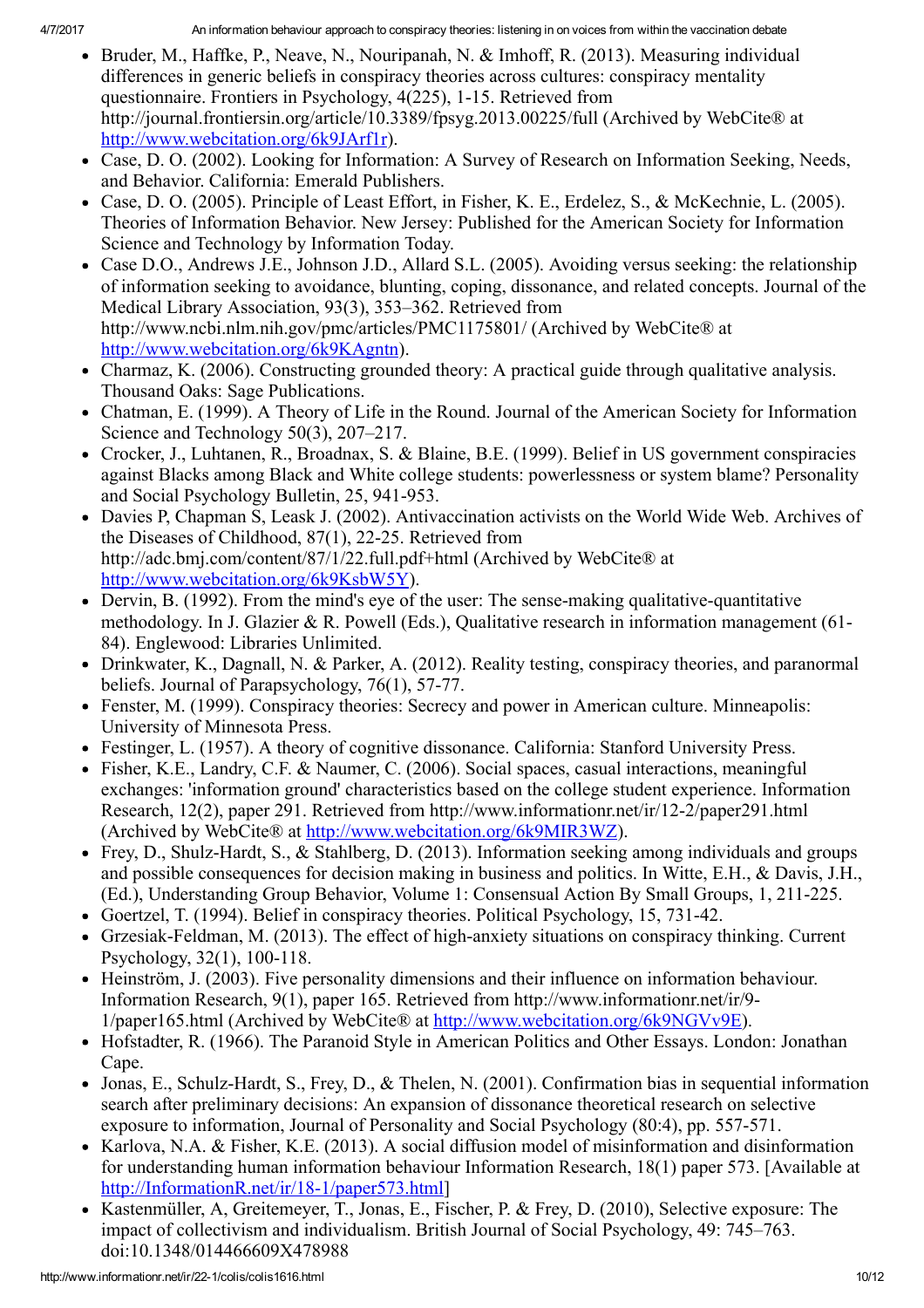- <span id="page-10-13"></span>• Kelley, J. (2002) Knowledge Nirvana: Achieving The Competitive Advantage Through Enterprise Content Management and Optimizing Team Collaboration; Fairfax, VA: Xulon Press.
- <span id="page-10-18"></span>• Kuhlthau, C. C. (1993). Seeking meaning: A Process Approach to Library and Information Services. New Jersey: Ablex.
- <span id="page-10-5"></span>• König, R. (2012). Wikipedia: between lay participation and elite knowledge representation. Information, Communication & Society,  $16(2)$ ,  $160-177$ .
- Liew, A. (2007). Understanding data, information, knowledge and their inter-relationships. Journal of Knowledge Management Practice, 8(2). Retrieved from http://www.tlainc.com/articl134.htm (Archived by WebCite® at [http://www.webcitation.org/6k9NaiWCu\)](http://www.webcitation.org/6k9NaiWCu).
- <span id="page-10-8"></span>• Mirowsky, J. & Ross, C. (1983). Paranoia and the structure of powerlessness. American Sociological Review, 48, 228-239.
- <span id="page-10-16"></span>• Neben, T. (2015) A Model of Defensive Information Avoidance in Information Systems Use, In: Proceedings of the International Conference on Information Systems (ICIS), Fort Worth, TX, USA. Retrieved from http://aisel.aisnet.org/icis2015/proceedings/ConferenceTheme/3/ (Archived by WebCite® at <http://www.webcitation.org/6lRz3axWy>)
- <span id="page-10-9"></span>• Newheiser, A.K., Farias, M. & Tausch, N. (2011). The functional nature of conspiracy beliefs: examining the underpinnings of belief in the Da Vinci Code conspiracy. Personality & Individual Differences, 51(8), 1007-1011.
- <span id="page-10-0"></span>• Narayan, B. (2013). Social Media Use and Civil Society: From Everyday Information Behaviours to Clickable Solidarity. Cosmopolitan Civil Societies: An Interdisciplinary Journal, 5(3), 32 53. Retrieved from https://epress.lib.uts.edu.au/journals/index.php/mcs/article/view/3488/3852 (Archived by WebCite® at [http://www.webcitation.org/6k9PE0iXt\)](http://www.webcitation.org/6k9PE0iXt).
- <span id="page-10-15"></span>• Narayan, B., Case, D. O., & Edwards. S. L. (2011). The role of information avoidance in everyday-life information behaviors. In Proceedings of the American Society for Information Science and Technology,  $48(1)$ , 1-9.
- <span id="page-10-19"></span>• Pariser, E. (2011). The Filter Bubble: What the Internet is Hiding From you. Penguin Press.
- <span id="page-10-2"></span>Pelkmans, M. & Machold, R. (2011). Conspiracy theories and their truth trajectories. Focaal – Journal of Global History and Historical Anthropology, 2011(59), 66-80.
- <span id="page-10-11"></span>• Robins, R.S., & Post, J.M. (1997). Political Paranoia : The Psychopolitics of Hatred, New Haven : Yale University Press.
- <span id="page-10-10"></span>• Solomon, P. (2002). Discovering information in context. In B. Cronin, (Eds.), Annual Review of Information Science and Technology, Vol. 36: 229-264.
- <span id="page-10-4"></span>• Sommers, S. (2011). Who still believes in 9/11 conspiracies? An empirical study on political affiliation and conspiratorial thinking. Skeptic Magazine,  $16(2)$ ,  $13-16$ .
- <span id="page-10-3"></span>Stempel, C., Hargrove, T. & Stempel III, G.H. (2007). Media use, social structure, and belief in 9/11  $\bullet$ conspiracy theories. Journalism & Mass Communication Quarterly, 84(2), 353-372.
- <span id="page-10-7"></span>• Swami, V., Chamorro-Premuzic, T. & Furnham, A. (2010). Unanswered questions: A preliminary investigation of personality and individual difference predictors of 9/11 conspiracist beliefs. Applied Cognitive Psychology,  $24(6)$ ,  $749-761$ .
- <span id="page-10-6"></span>• Swami, V., Pietschnig, J., Tran, U.S., Nader, I.W., Stieger, S.T. & Voracek, M. (2013). Lunar lies: the impact of informational framing and individual differences in shaping conspiracist beliefs about the moon landings. Applied Cognitive Psychology, 27(1), 71-80.
- <span id="page-10-14"></span>Wilson, T.D. (2000). Human information behaviour. Informing Science: Special Issue on Information Science Research, 3(2). Retrieved from http://www.informationr.net/tdw/publ/papers/2000HIB.pdf (Archived by WebCite® at [http://www.webcitation.org/6kBSapOZO\)](http://www.webcitation.org/6kBSapOZO).
- <span id="page-10-17"></span>Wilson, T.D., Ellis, D., Ford, N. & Foster, A.E (1999). Uncertainty in Information Seeking Sheffield: University of Sheffield, Department of Information Studies (LIC Research Report No. 59). Retrieved from http://www.informationr.net/tdw/publ/unis/ (Archived by WebCite® at [http://www.webcitation.org/6lRxudImC\)](http://www.webcitation.org/6lRxudImC)
- Zipf, G.K. (1949). Human Behavior and the Principle of Least Effort. Addison-Wesley.
- <span id="page-10-12"></span>• Zimmerman, R. K., Wolfe, R. M., Fox, D. E., Fox, J. R., Nowalk, M. P., Troy, J. A. & Sharp, L. K. (2005). Vaccine Criticism on the World Wide Web. Journal of Medical Internet Research, 7(2). Retrieved from http://www.jmir.org/2005/2/e17/ (Archived by WebCite® at http://www.webcitation.org/6k9OqhnEb).
- <span id="page-10-1"></span>• Zonis, M., & Joesph, C.G. (1994). Conspiracy thinking in the Middle East. Political Psychology, 15  $(3)$ , 443-459.